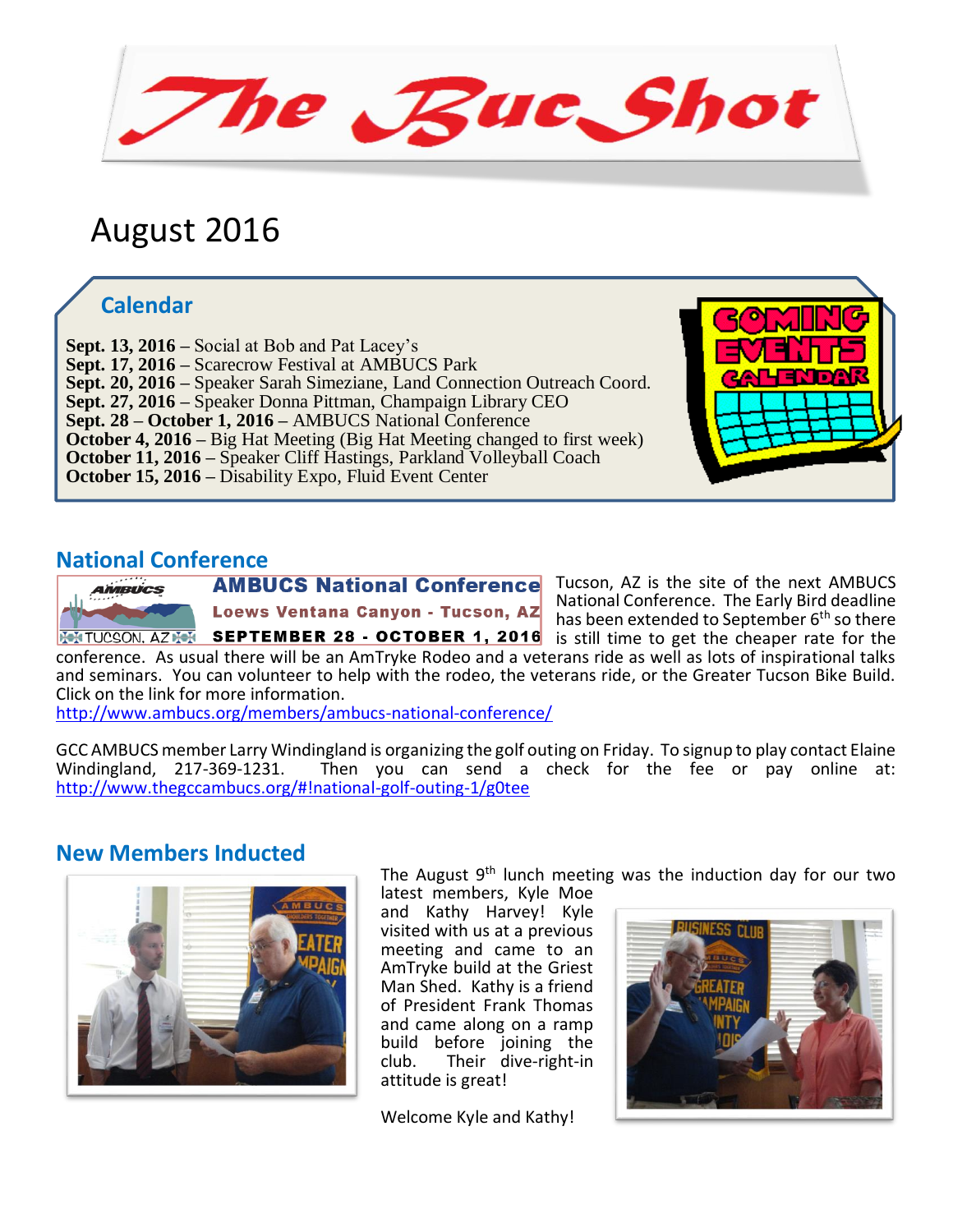#### **Ramp Build**





On August 7<sup>th</sup>, eleven AMBUCS and friends got together to build a ramp in east Urbana. The owner is in a wheelchair and had four steps from her front porch to the sidewalk. The existing concrete porch and steps were very uneven and that posed some design problems for the ramp crew. AMBUCS are always up for a challenge and leader Ray Griest, was able to adjust and make the ramp work. This was the first ramp build for Kathy Harvey who as mentioned above, joined the club. The owner was very appreciative of our efforts and wished she could help us. She told us she built a deck on her previous house when she was younger and loved it that there were women working along side the men. The build took about four hours and there was only one casualty; one of the nail guns suffered a broken tip and has since been repaired. The owner and family gave \$800 towards the material for the build and an additional \$300 to help with another ramp. How generous! (The finished ramp is above. Below: (l-r) the guys are building the flat; most of the crew mid-way through the build including Kathy Harvey sitting on the ramp at the right. The crew having a laugh.)





Thanks to all who helped that day!

#### **AmTryke Given Away**



At the August 9<sup>th</sup> lunch meeting we gave an AmTryke to 2-year-old Reimare Reyes. He has some health issues that keeps him from being able to sit and stay on a regular tricycle. He has ridden an AmTryke during his therapy sessions but having his own will allow him to ride outside and more often than when his parents take him to a session. Enjoy your AmTryke, Reimare!

#### **Scarecrow Festival**

The 24th Annual Scarecrow Festival will be at AMBUCS Park in East Urbana. As usual we will have games for the kids, a flea market, a bake sale, food, (pulled pork, hot dogs, and sides), a car and motorcycle show on the west side, hayrack rides, barrel train rides, and music by the Discount Rhythm Dukes. The fun starts at 10am and will go until 3pm. Volunteers need to be at the park by 8am and plan on staying the whole day. This is an "All Hands on Deck" event so please plan to volunteer your time. The committee would like to know who is planning on being there so please use the signup at: being there so please use the signup at: <http://www.signupgenius.com/go/9040c4baea92ca31-24th>or contact Elaine Windingland to volunteer.

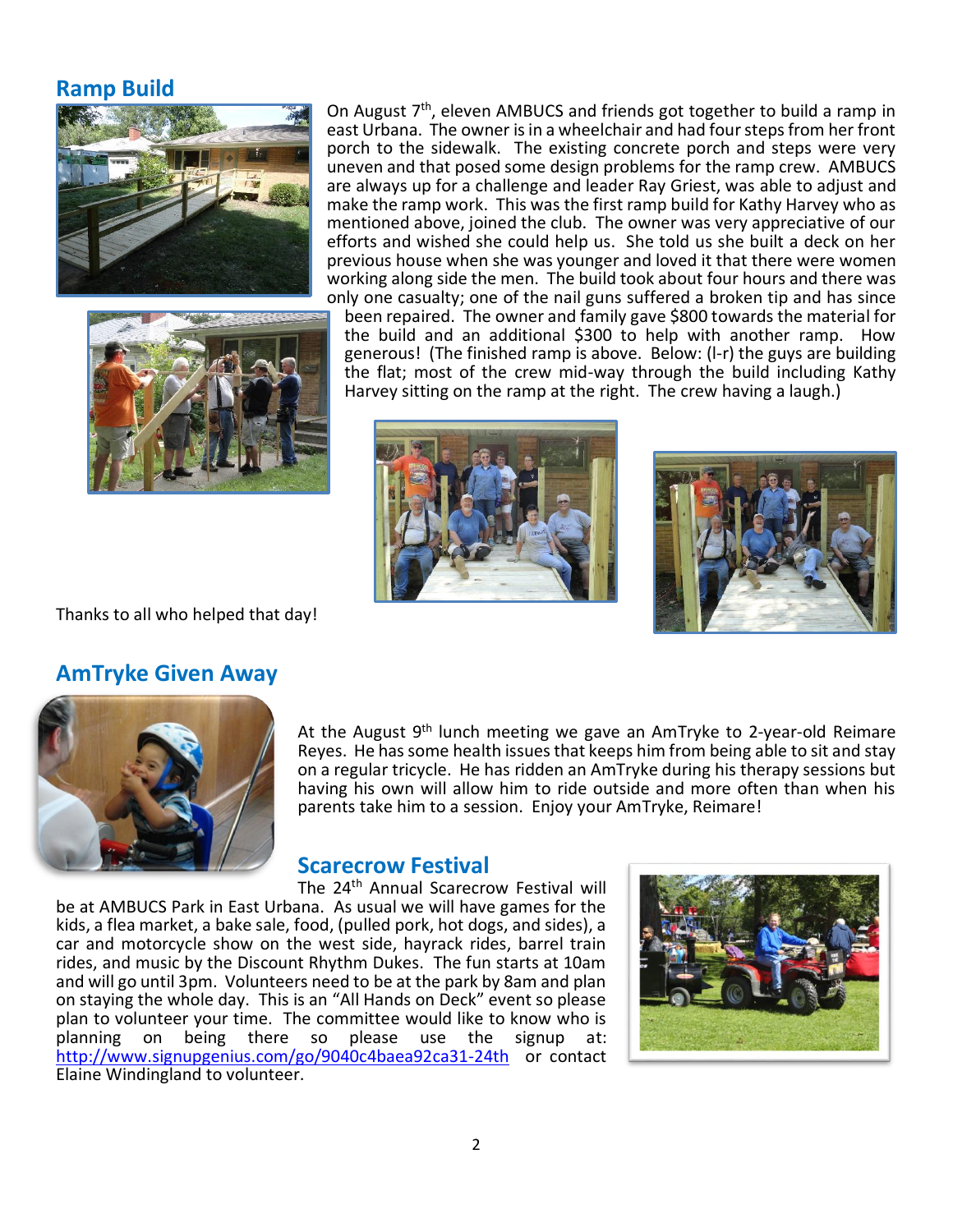#### **Speaker: Justin Seno, University of Illinois Veterans**

Justin Seno has been with the U of I Veterans Center since January. He also worked at St. Thomas Moore school and is a member of the Champaign Urbana Theater Company. Justin has a BS in Business Management and he and his wife are expecting their first child 11 days from the day of his talk!

The full name of the center is the University of Illinois Center for Wounded Veterans in Higher Education. It opened last year and helps veterans be independent while they are going to college. The center was a \$14 million capital project. Four million of that came from the state of Illinois but the rest came from private donations. The building was dedicated on October 2, 2015. But the building is only as good as what is inside and this one has a lot of good inside.



The U of I has a long history of helping people with disabilities. They were the first college to offer disability services even before the

Americans with Disabilities Act came into being. This new center partners with several departments at the university like Engineering, to invent and test new devices to help disabled people. One of the apartments in the center has a full-body lift that will allow the disabled person to put themselves to bed and get up again all on their own. They are currently testing remote controls to call the elevator to the person's floor and even "push" the floor button for them. One of their residents competed in the Paralympics in Rio. Beyond the physical, the center helps veterans learn how to do all the daily things that are needed to attend school and live on their own. For vets who need full or part-time assistance the counselors at the center will help them learn how to choose an assistant, hire them, and when necessary, let them go. Since the center opened they have helped over 1,800 disabled students adjust to college and campus life. Vets are almost always older then the other students and that can be an adjustment, too. It may have been a number of years since a vet has studied and taken tests so the classes can be scary. The center helps them shift gears from fighting to studying and learning.



#### **Speaker: Larry Olson, Elks Club**

The Elks Clubs have been in existence a long time, since 1888 in fact. The first club was founded by Jolly Orcas to help families with any troubles they happen to be having. Recently they have given special attention to veterans and their families and when Larry Olson saw an AmTryke he thought collaboration between Elks and AMBUCS would be a good fit. Elks Club money comes from estate endowments and they don't use the principle but do their good works with the interest on the account. They have good investments and for every dollar a club contributes to the principle they end up getting four dollars back. The Elks have many projects and events such as Hoop Shoots. This local event lets children ages 6-13 shoot free throws with the winner moving on to the national tournament. The Elks always have anti-drug

events to help children learn to say no to drugs. They also give scholarships to children of ex-members. They keep the process of applying simple. The applicant must write an essay and fill out a one-page application. A local Elks club can apply to their national organization to get grants but it must be for "material" things not just to run their club. The club to which Larry belongs is based out of Savoy behind Old Orchard Lanes. They have over 600 members in the club but their meetings on the first and third Mondays of the month, have less than 30 people attending. The national organization has over six million members. Their induction ceremony is over 45 minutes long and is very moving. Each local club competes with other clubs to make their ceremony the best. They also have an empty chair at each meeting to remember all members who have passed. (Additional note: member Larry Windingland took an AmTryke to one of the Elks meetings and they may fund an AmTryke for us.)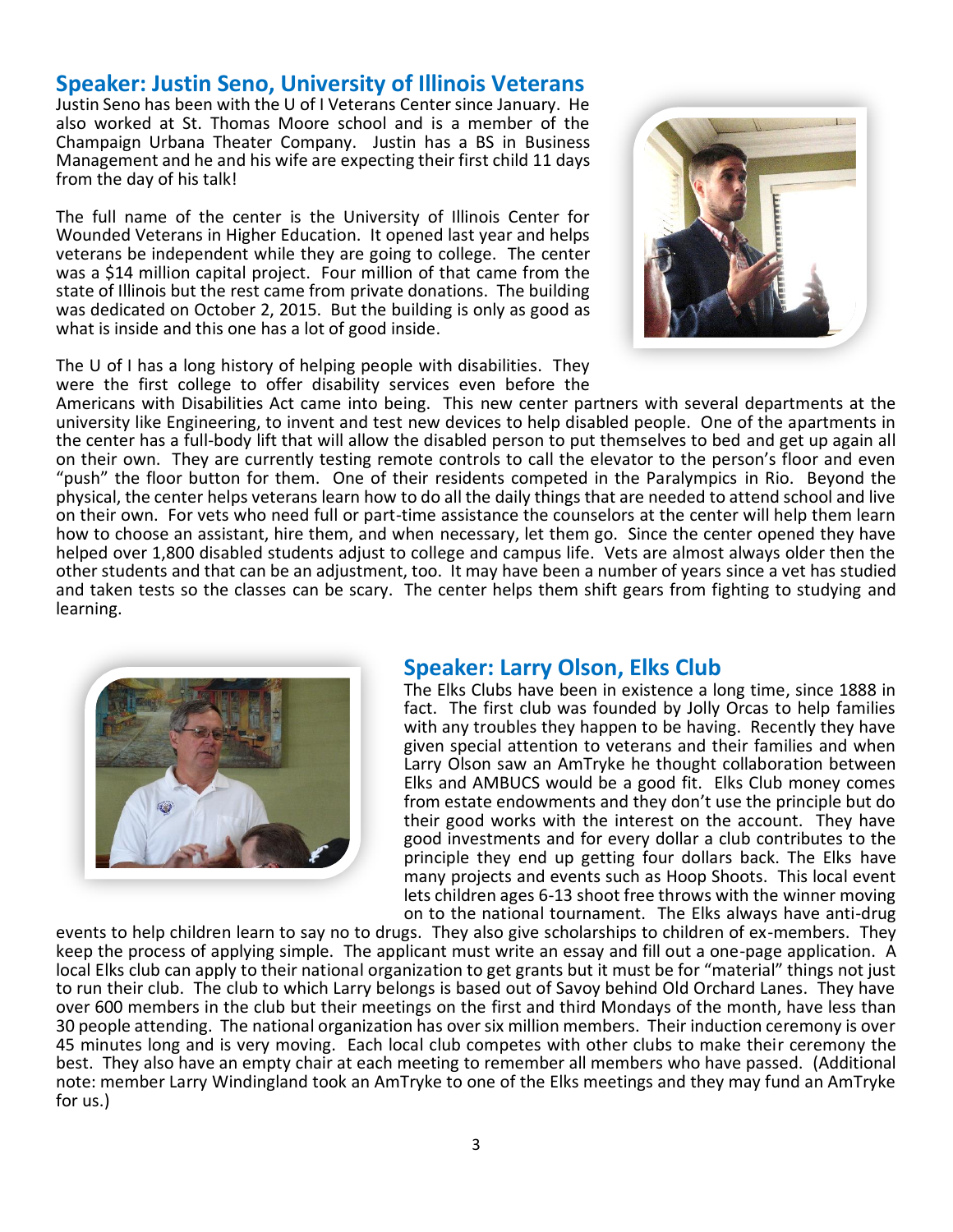#### **Speakers: Sherrie Faulkner and Katie Shumway, U of I Social Work Community Learning Lab**



The U of I Social Work Department created the Community Learning Lab with a \$10,000 grant. It was formed to "…create and support relationships between the community and the classrooms at the University of Illinois." It is the connection between local agencies, organizations, and businesses, and the classrooms at the U. They reach out to local community organizations like ours and try to help with their most pressing un-met needs. The Learning Lab connects the students with these groups to help with projects. This gets the students real world experiences and helps make them more attractive to employers. Sherrie and Katie also gave us some statistics on what they had done in 2013. They worked with over 250 community partners on over 1,400 projects. The students receive mentoring from the members of the group during the projects. The partners generously gave over 5,400 hours teaching the students. In return the community got over 25,000 hours of service from the students. The workers at the department have a database of the

community groups and students which is updated every year. They then match the student to the group or project and everyone wins. Student groups on campus also work with the Learning Lab. Orange Krush and APO work on their own but other groups come to the Learning Lab for help finding projects. They have over 200 students available at any given time who must do community service as part of their degree process. GCC AMBUCS will keep this group in mind for future projects.

#### **Speaker: David Garcia, Parkland Baseball Coach**

David Garcia has been at Parkland College for the last four years. He was a student at Parkland and after graduation he moved on to get his degree at Northern Illinois Univ. He started out teaching but found he liked the administration side of the job better and came full circle as head baseball coach back at Parkland. People are surprised to learn that Parkland is the first choice for many student athletes. Parkland only has 15 scholarships to give out which is less than other junior colleges. But even if there is no scholarship available, students will pay out of state tuition fees to come to Parkland. The scholarships available are not "real money"; scholarships are only tuition wavers and the student must pay for all books, housing, etc. The students get lots of experience playing here and lots of one-on-one mentoring. In addition to the mechanics of the sport they play, the students learn respect and civility. They must be respectful at all times of coaches, teachers, and each other. They are also required to do hours of community service so we should keep



them in mind for GCC AMBUCS projects. They might be available to be buddies at a Challenger League game. The coaches' motto is, "You don't come to Parkland to be lazy." Their studies are equally important to their sports and the team last year had a 3.2 GPA. The baseball team plays 24 home games in the spring and summer so come on out to Parkland and enjoy a game.

#### **Board Action**

Chapter President Frank Thomas brought a request from the Penguin Project at the Orpheum Theater. This project is much like the Challenger League in that buddies help disabled children act in a play like other children. These plays are hosted at the Orpheum Theater but at the present time they have trouble getting wheelchairs onto the stage. They requested that we build a ramp for them but since we don't build inside and there might be additional liability with building in a public place, it was decided that we would donate one of our wheelchair lifts to the Orpheum. We will deliver the lift, if it will work for them, and then the theater would get someone to professional install the lift. Frank will follow up on this.

The board also discussed a potential fundraising opportunity which came to board Chair Person, Andrea Betzler. She knows the manager of the Potbelly Sandwich shop on campus and he asked her about having an AMBUCS day. It would be from 5pm-8pm on whatever night(s) we wanted. AMBUCS would have to have a table with